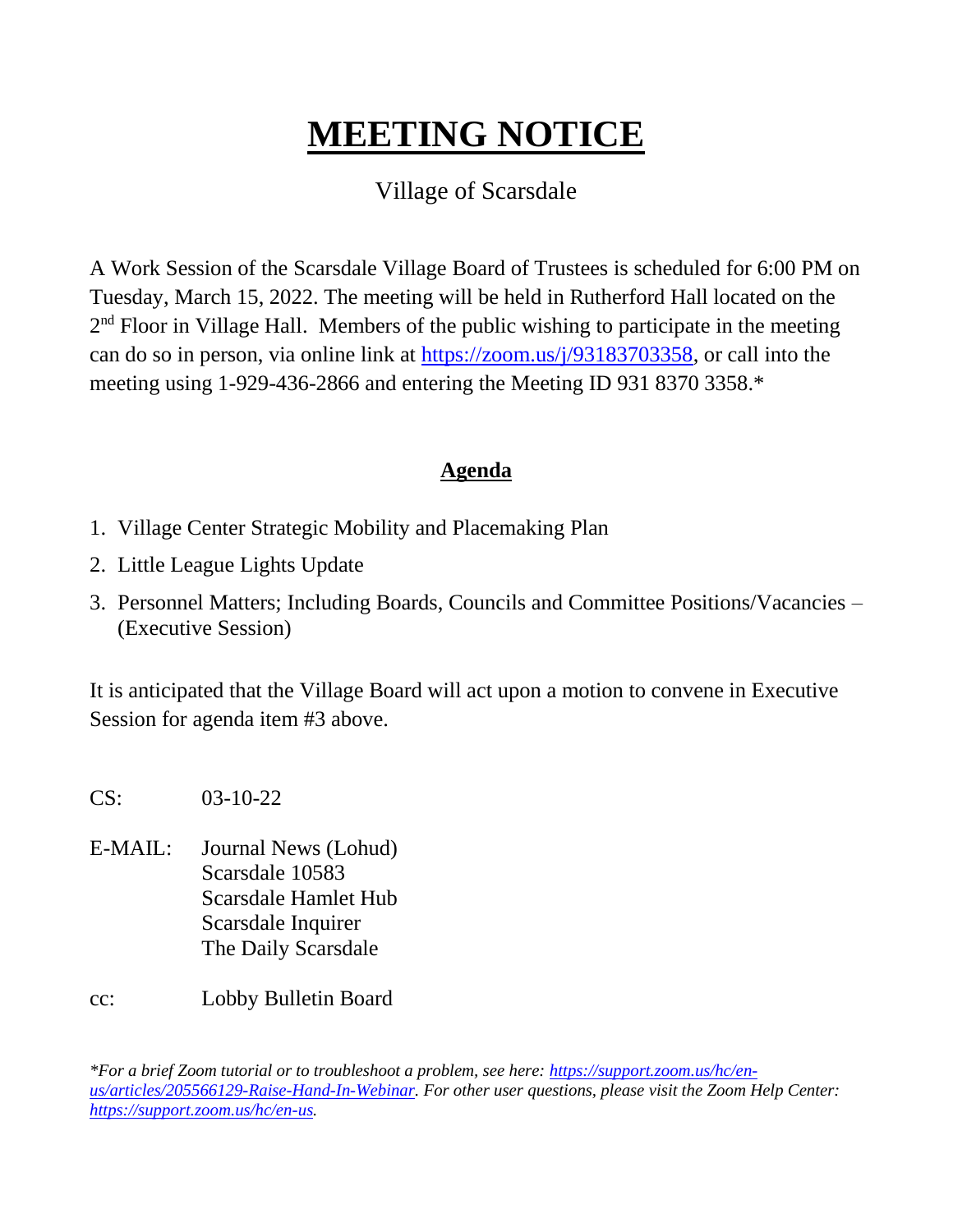



## **Memorandum**

*Planning Department*

| To:   | Robert Cole, Village Manager                                           |
|-------|------------------------------------------------------------------------|
| From: | Greg Cutler AICP, Village Planner                                      |
| Date: | March 9, 2022                                                          |
| RE:   | Village Center Strategic Placemaking and Mobility Plan Kickoff Meeting |

The Village of Scarsdale has engaged with FHI Studio to complete the Village Center Strategic Placemaking and Mobility Plan. As part of that process FHI Studio will be attending the March 15, 2022 work session for a kickoff meeting that will set the stage for the project. An agenda for the meeting and a tentative project timeline are attached to this memorandum. The next action step will be the walk audit where a group of public officials and community members will assess the pedestrian safety and comfort in the Village Center and on Sprague Road. The walk audit is scheduled to occur in late March with a specific date forthcoming.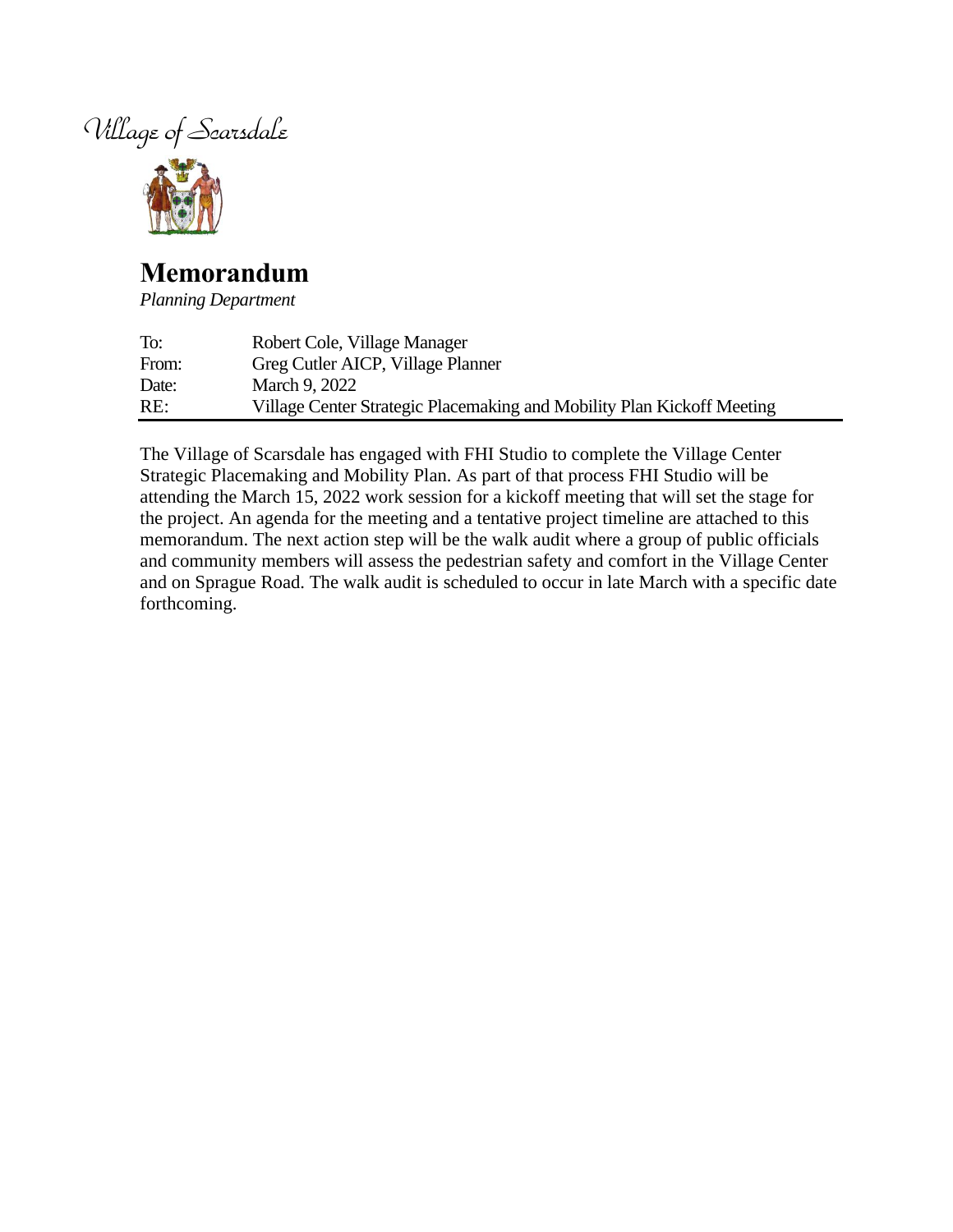

# Scarsdale Strategic Mobility + Placemaking Plan

Kick-off Meeting March 15, 2022 6:00 p.m.

### Agenda

- 1. Introductions
- 2. Project Overview
- 3. Timeline
- 4. Project Updates (Drone Data Collection)
- 5. Deliverables
	- a. Data Analysis Memo
	- b. Sketch-level renderings at up to three (3) locations with up to three (3) alternatives for each location
	- c. Three (3) conceptual improvement plans by implementation timeline + three (3) conceptual improvement options for Sprague Road
	- d. Conceptual cross sections for Popham Road, Crane Road, and Fox Meadow Road
	- e. Final report
- 6. Key Meetings
	- a. Walk Audit
	- b. Working Session #1
	- c. Working Session #2
	- d. Virtual Public Workshop
	- e. Public Meetings (SNAP + Scarsdale Forum)
- 7. Questions/Comments